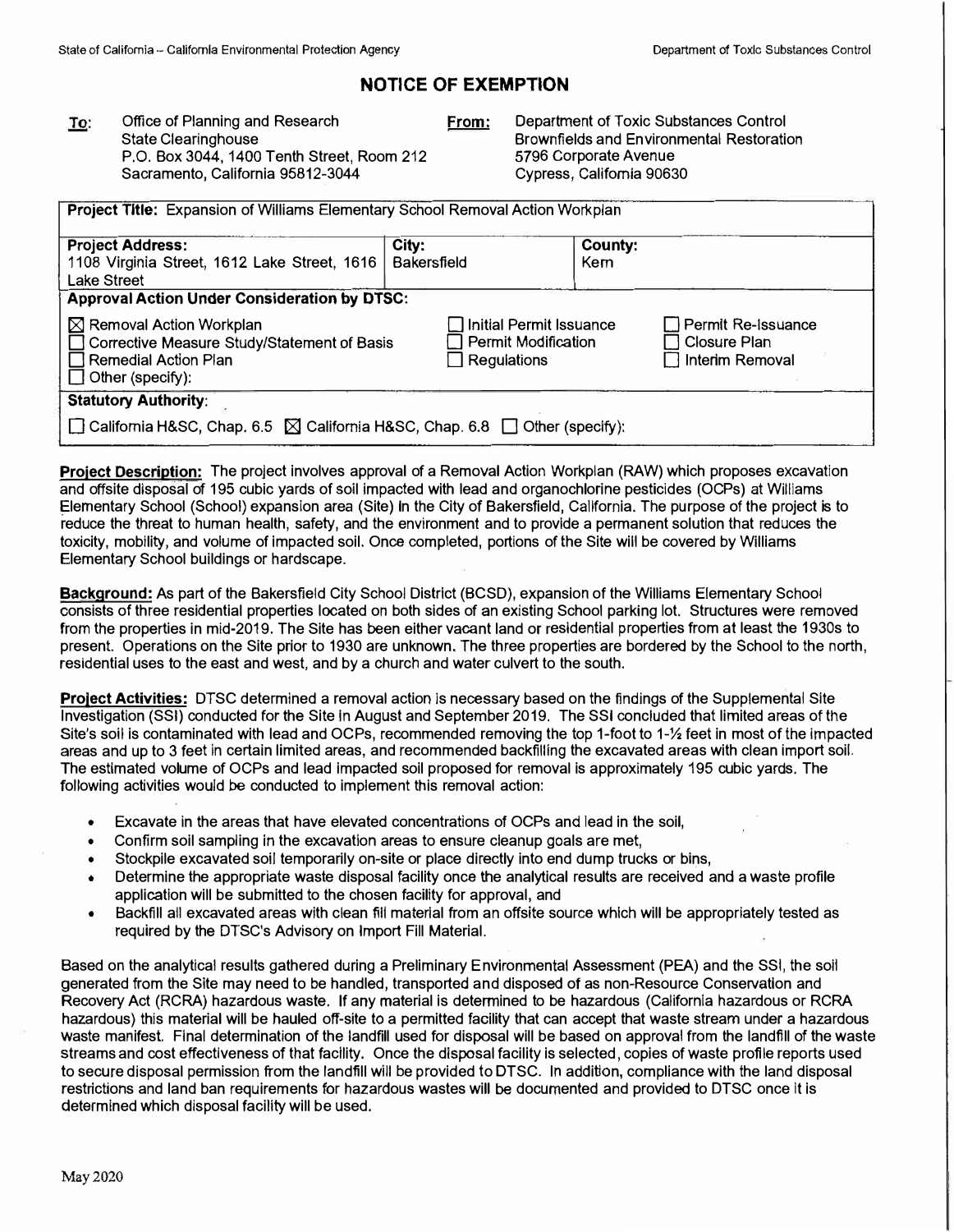Air monitoring will be performed during all Site activities at the Site in which contaminated, or potentially contaminated, materials are being disturbed or handled. Air monitoring samples will be collected over an 8 to10 hour period each day that excavation activities are conducted. The air-monitoring professional will check the equipment every 15 minutes during operation. Liberation of dust during the removal operations will be minimized as necessary with the use of water as a dust suppressant. In addition, onsite materials and equipment will be covered with protective plastic sheeting and cleaned after removal activities to prevent any potential exposure of contaminants to the surrounding area. Similarly, adjacent paved areas will be covered with plastic sheeting and pressure washed following the removal activities, if warranted.

Cleanup activities are anticipated to take 4 days to complete. Approximately 13 truck trips will be required for soil transportation offsite and another 16 truck trips for import of clean soil. Removal action activities will comply with the City of Bakersfield noise ordinance limitations in such all work will be conducted during between 7:00 a.m. and 5:00 p.m. If noise concerns do develop adjacent to residential areas, then temporary sound proofing may be installed along the fence line to reduce noise levels.

## **Name of Public Agency Approving Project:** Department of Toxic Substances Control

### **Name of Person or Agency Carrying Out Project:** Bakersfield City School District

### **Exempt Status:** (check one)

0 Ministerial [PRC, Sec. 21080(b)(1); CCR, Sec. 15268]

Declared Emergency [PRC, Sec. 21080(b)(3); CCR, Sec. 15269(a)]

 $\Box$  Emergency Project [PRC, Sec. 21080(b)(4); CCR, Sec. 15269(b)(c)]

 $\boxtimes$  Categorical Exemption: [CCR Title 14, Sec. 15330]

Statutory Exemptions: [State Code Section Number]

□ Common Sense Exemption [CCR, Sec. 15061(b)(3)]

**Exemption Title:** Continuation of activities to Prevent, Minimize, Stabilize, Mitigate, or Eliminate the Release or Threat of Release of Hazardous Waste or Hazardous Substance.

### **Reasons Why Project is Exempt:**

- 1. The project is a minor cleanup action to be taken to prevent, minimize, stabilize, mitigate, or eliminate the release or threat of release of a hazardous waste and substance.
- 2. The project is a removal action costing \$1 million or less.
- 3. The project will not be located on a site which is included on any list compiled pursuant to Cal. Gov. Code § 65962.5 (http://calepa.ca.gov/sitecleanup/corteselist/)
- **4.** The project will not have a significant effect on the environment due to unusual circumstances.
- 5. The project will not result in damage to scenic resources, including but not limited to, trees, historic buildings, rock outcroppings, or similar resources, within a highway officially designated as a state scenic highway.
- 6. The project will not cause a substantial adverse change in the significance of a historical resource.
- 7. The project will not require onsite use of a hazardous waste incinerator or thermal treatment unit.
- 8. The project will not require the relocation of residences or businesses.
- 9. The project will not involve the potential release into the air of volatile organic compounds as defined in Health and Safety Code section 25123.6.
- 10. The cumulative impact of successive projects of the same type on the same place, over time, if there are any, will not be significant.
- 11. The project will be consistent with applicable State and local environmental permitting requirements.

Evidence to support the above reasons is documented in the project file record, available for inspection at:

Department of Toxic Substances Control Brownfields and Environmental Restoration Program 5796 Corporate Avenue Cypress, California 90630

DTSC EnviroStor website: [https://www.envirostor.dtsc.ca.gov/public/profile\_report.asp?global\_id=60002811]

Johnson P. Abraham

Environmental Scientist (714) 484-5380